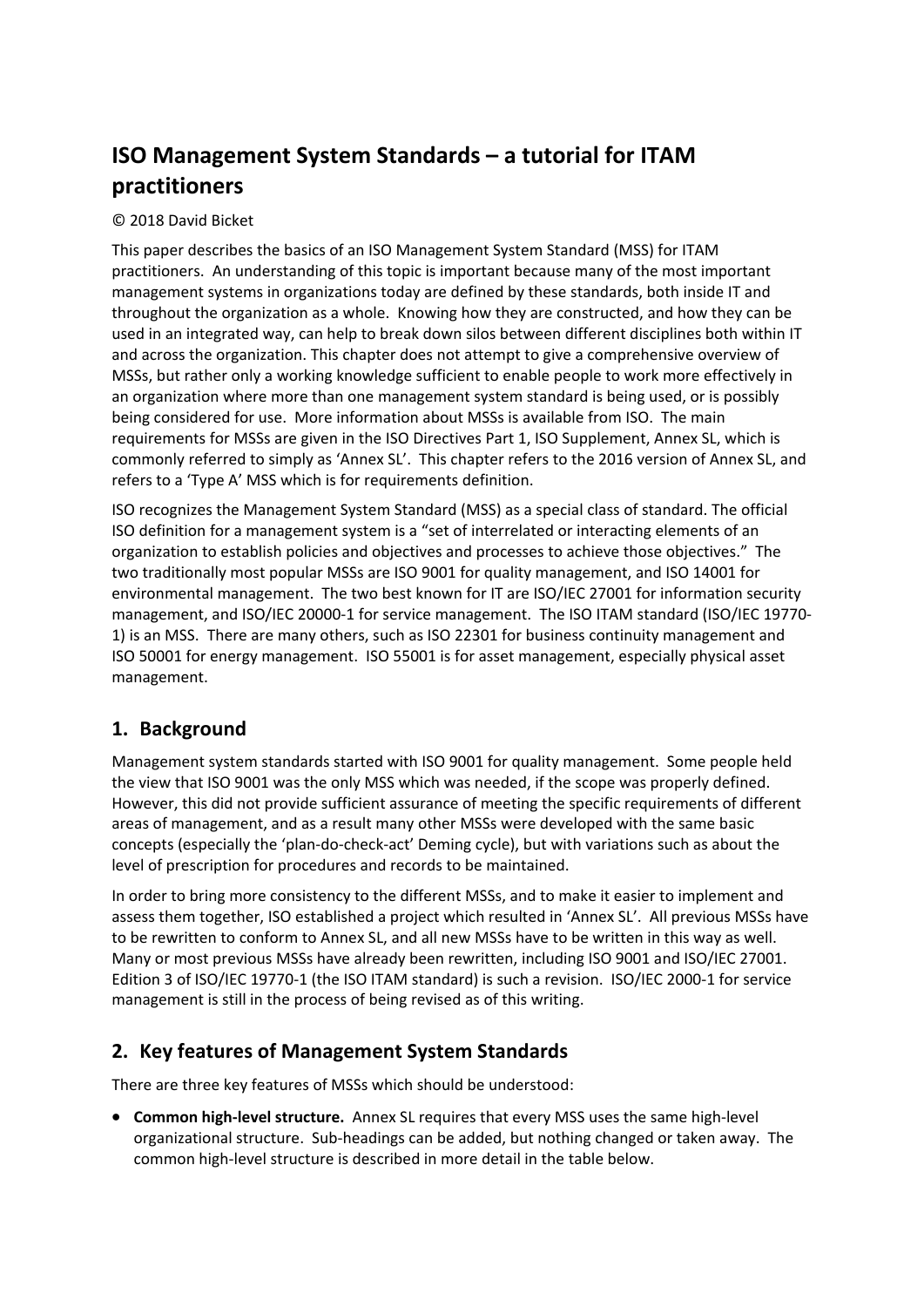- **Common wording.** Annex SL requires that every MSS includes specific common wording, covering many of the basic requirements of every management system. Words can be added, but nothing changed or taken away (with limited exceptions).
- **Common concepts.** The text of Annex SL implicitly dictates a hierarchy of concepts which forces an alignment of terminology and prevents many alternatives commonly used in management. In particular:
	- Policy is the top-level concept. This is the "intentions and direction of an organization, as formally expressed by its top management"
	- Objectives represent the second-level concept. An objective is a "result to be achieved." "In the context of management systems, objectives are set by the organization, consistent with the policy, to achieve specific results." Objectives "can be strategic, tactical, or operational".
	- Planning (and plans) is the third‐level concept. Planning is the activity undertaken about how to achieve objectives.

There are challenges in following Annex SL to conform to these concepts, and reflect other hierarchies such as the strategic, tactical, and operational. Incidentally, the term 'strategy' is not used, but only the adjective 'strategic'.

#### **3. High‐level structure**

The table below gives the required high-level structure for an ISO Management System Standard, together with some comments to aid understanding.

| Mandatory High-Level Structure                                        | Comments                                                                                                                                                    |
|-----------------------------------------------------------------------|-------------------------------------------------------------------------------------------------------------------------------------------------------------|
| Introduction                                                          |                                                                                                                                                             |
| 1. Scope                                                              |                                                                                                                                                             |
| 2. Normative references                                               |                                                                                                                                                             |
| 3. Terms and definitions                                              |                                                                                                                                                             |
| 4. Context of the organization                                        |                                                                                                                                                             |
| 4.1 Understanding the organization and its<br>context                 | This clause identifies the issues with which the<br>management system must deal. These include in<br>particular risks and opportunities.                    |
| 4.2 Understanding the needs and expectations<br>of interested parties | This clause identifies the effective requirements for the<br>organization, given the risks and opportunities identified<br>above.                           |
| 4.3 Determining the scope of the XXX<br>management system             |                                                                                                                                                             |
| 4.4 XXX management system                                             | This is just a straight-forward requirement statement<br>that the organization shall establish, maintain, and<br>continually improve its management system. |

*ISO Management System Standard Mandatory High Level Structure*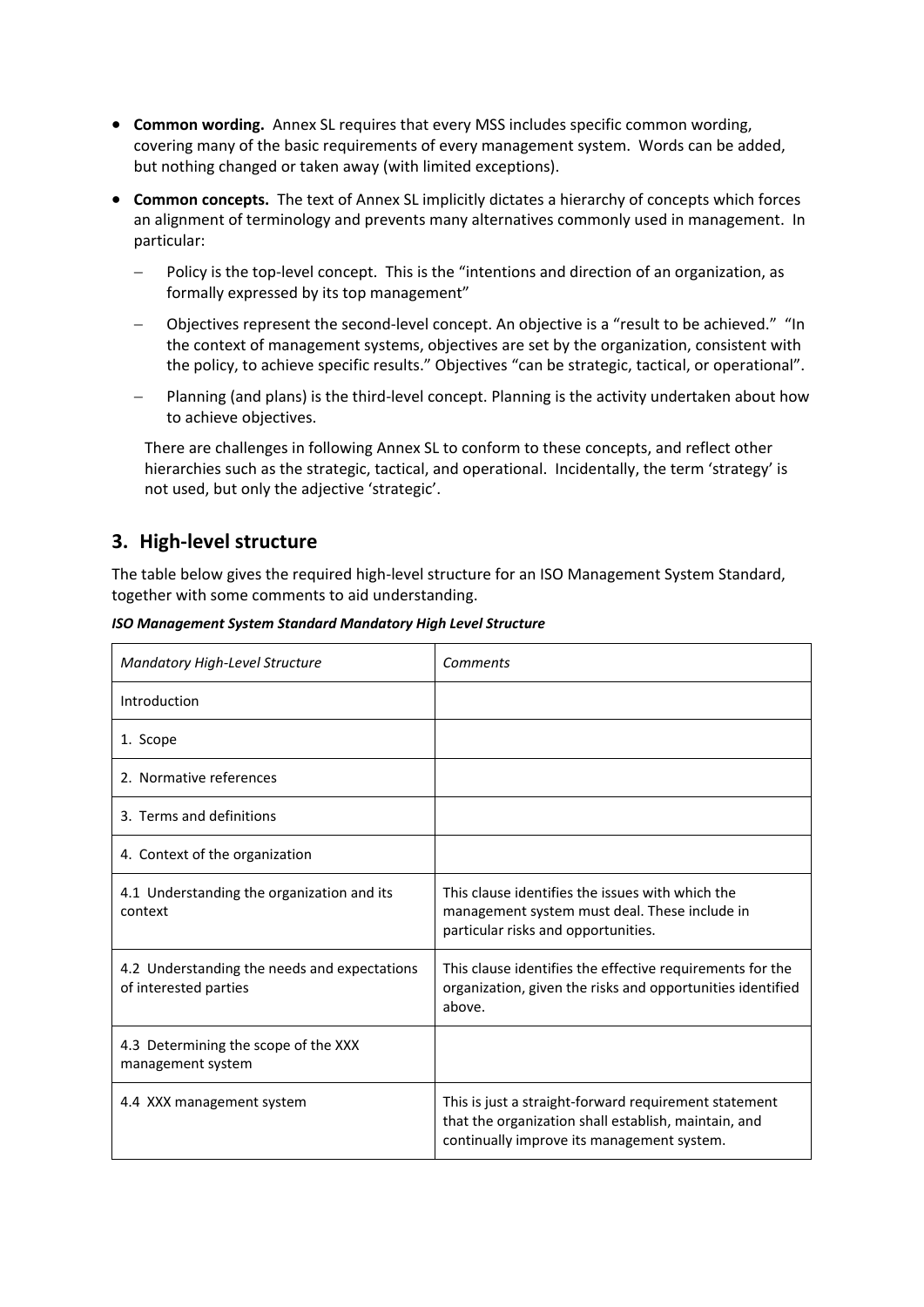| 5. Leadership                                                 |                                                                                                                                                                             |
|---------------------------------------------------------------|-----------------------------------------------------------------------------------------------------------------------------------------------------------------------------|
| 5.1 Leadership and commitment                                 | Top management shall demonstrate leadership and<br>commitment in a number of specified ways.                                                                                |
| 5.2 Policy                                                    | Top management shall establish the policy that drives<br>the management system.                                                                                             |
| 5.3 Organizational roles, responsibilities and<br>authorities | Top management shall ensure that organizational roles,<br>responsibilities and authorities are defined.                                                                     |
| 6. Planning                                                   |                                                                                                                                                                             |
| 6.1 Actions to address risks and opportunities                | Actions shall be planned to address the risks and<br>opportunities identified in 4.1                                                                                        |
| 6.2 XXX objectives and planning to achieve<br>them            | Actions shall be planned to establish, and then achieve,<br>the objectives of the management system.                                                                        |
| 7. Support                                                    |                                                                                                                                                                             |
| 7.1 Resources                                                 | Adequate resources shall be provided.                                                                                                                                       |
| 7.2 Competence                                                | Necessary competence shall be acquired.                                                                                                                                     |
| 7.3 Awareness                                                 | Personnel shall be made aware of relevant policy etc.                                                                                                                       |
| 7.4 Communication                                             | Communication requirements shall be determined.                                                                                                                             |
| 7.5 Documented information                                    | Information which must be retained for audit purposes is<br>defined.                                                                                                        |
| 7.5.1 General                                                 |                                                                                                                                                                             |
| 7.5.2 Creating and updating                                   |                                                                                                                                                                             |
| 7.5.3 Control of documented information                       |                                                                                                                                                                             |
| 8. Operation                                                  | This clause is the one which is expected to have the most<br>sub-clauses added to it, to reflect the specific<br>requirements of each different MSS.                        |
| 8.1 Operational planning and control                          | This is the only pre-specified operational process at the<br>sub-heading level. (Change control is also specified, but<br>only in mandatory wording, not as a sub-heading.) |
| 9. Performance evaluation                                     |                                                                                                                                                                             |
| 9.1 Monitoring, measurement, analysis and<br>evaluation       |                                                                                                                                                                             |
| 9.2 Internal audit                                            |                                                                                                                                                                             |
| 9.3 Management review                                         |                                                                                                                                                                             |